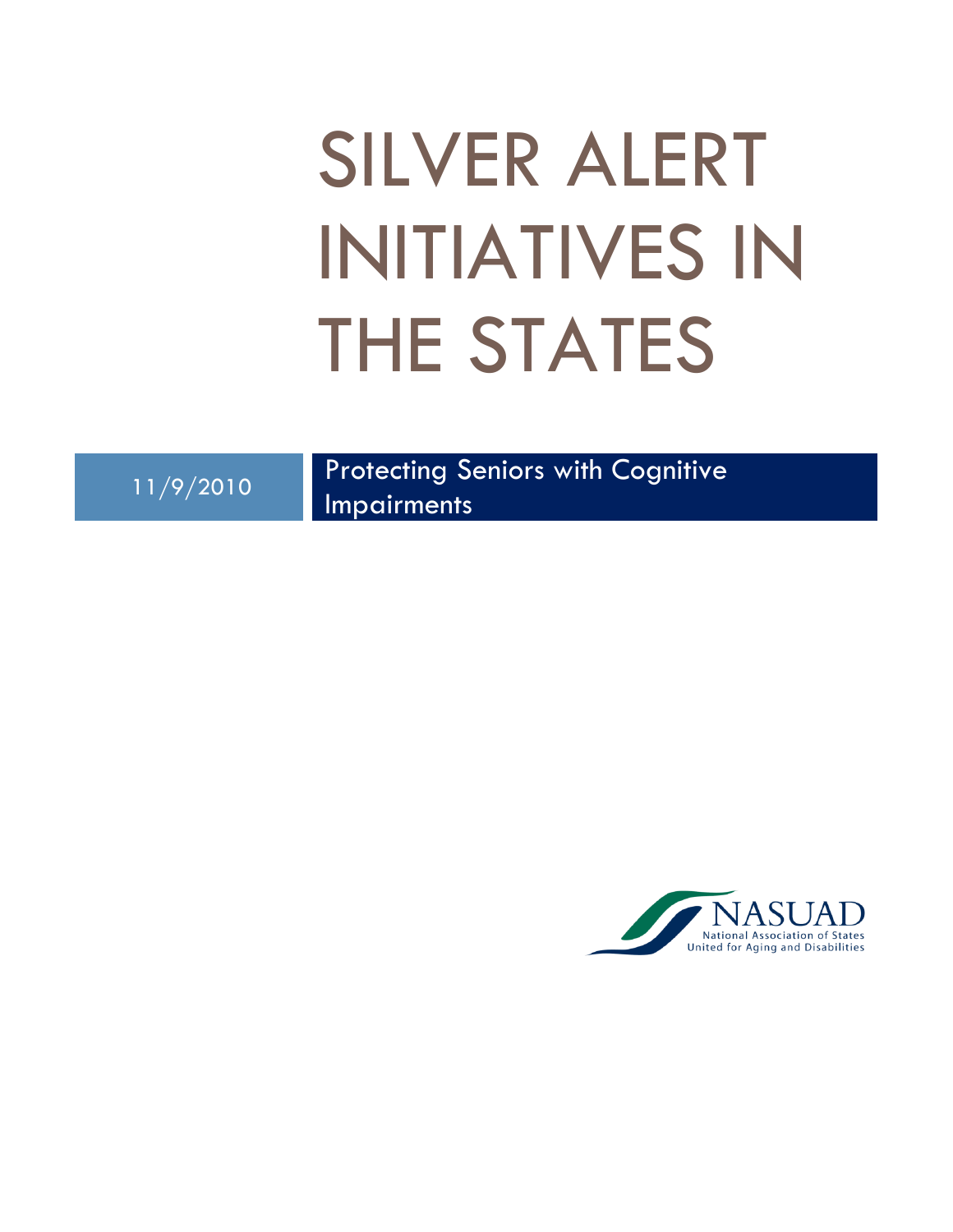# Silver Alert Initiatives in the States

# **PROTECTING SENIORS WITH COGNITIVE IMPAIRMENTS**

# **INTRODUCTION**

In March 2009, NASUAD released a report that identified states that have a Silver Alert program, how they fund it, and how each administers the program. The report revealed that 18 states have a Silver Alert program, 14 states had pending legislation, and 18 states did not have legislation.

Several states have implemented Silver Alert programs since our last report. The following chart reflects the updated status of states across the country.

| <b>States with Silver Alert Programs</b> |                        | <b>States with Pending</b><br>Legislation | <b>States Without</b><br><b>Silver Alert Programs</b> |
|------------------------------------------|------------------------|-------------------------------------------|-------------------------------------------------------|
| Alabama <sup>*</sup>                     | Mississippi *          | California                                | Alaska                                                |
| Arizona                                  | Missouri               | Hawaii                                    | Idaho                                                 |
| Arkansas **                              | New Hampshire          | <b>Massachusetts</b>                      | <b>Illinois</b>                                       |
| Colorado                                 | New Jersey *           | Pennsylvania                              | lowa                                                  |
| Connecticut <sup>*</sup>                 | New Mexico             |                                           | Maine                                                 |
| Delaware                                 | North Carolina         |                                           | Michigan                                              |
| Florida                                  | Oklahoma               |                                           | Montana                                               |
| Georgia                                  | Ohio                   |                                           | Nebraska                                              |
| Indiana <sup>*</sup>                     | Rhode Island           |                                           | Nevada                                                |
| Kansas *                                 | South Carolina         |                                           | New York                                              |
| Kentucky                                 | Tennessee <sup>*</sup> |                                           | North Dakota                                          |
| Louisiana                                | Texas                  |                                           | Oregon                                                |
| Maryland*                                | Virginia               |                                           | South Dakota                                          |
| Minnesota                                | West Virginia *        |                                           | Utah                                                  |
|                                          |                        |                                           | Vermont                                               |
|                                          |                        |                                           | Washington                                            |
|                                          |                        |                                           | Wisconsin ***                                         |
|                                          |                        |                                           | Wyoming                                               |

\* State has legislation that went into effect since NASUAD's 2009 Report.

\*\* Arkansas has a Memorandum of Understanding that establishes the Silver Alert Program.

\*\*\* Wisconsin governor vetoed legislation for a lack of funding.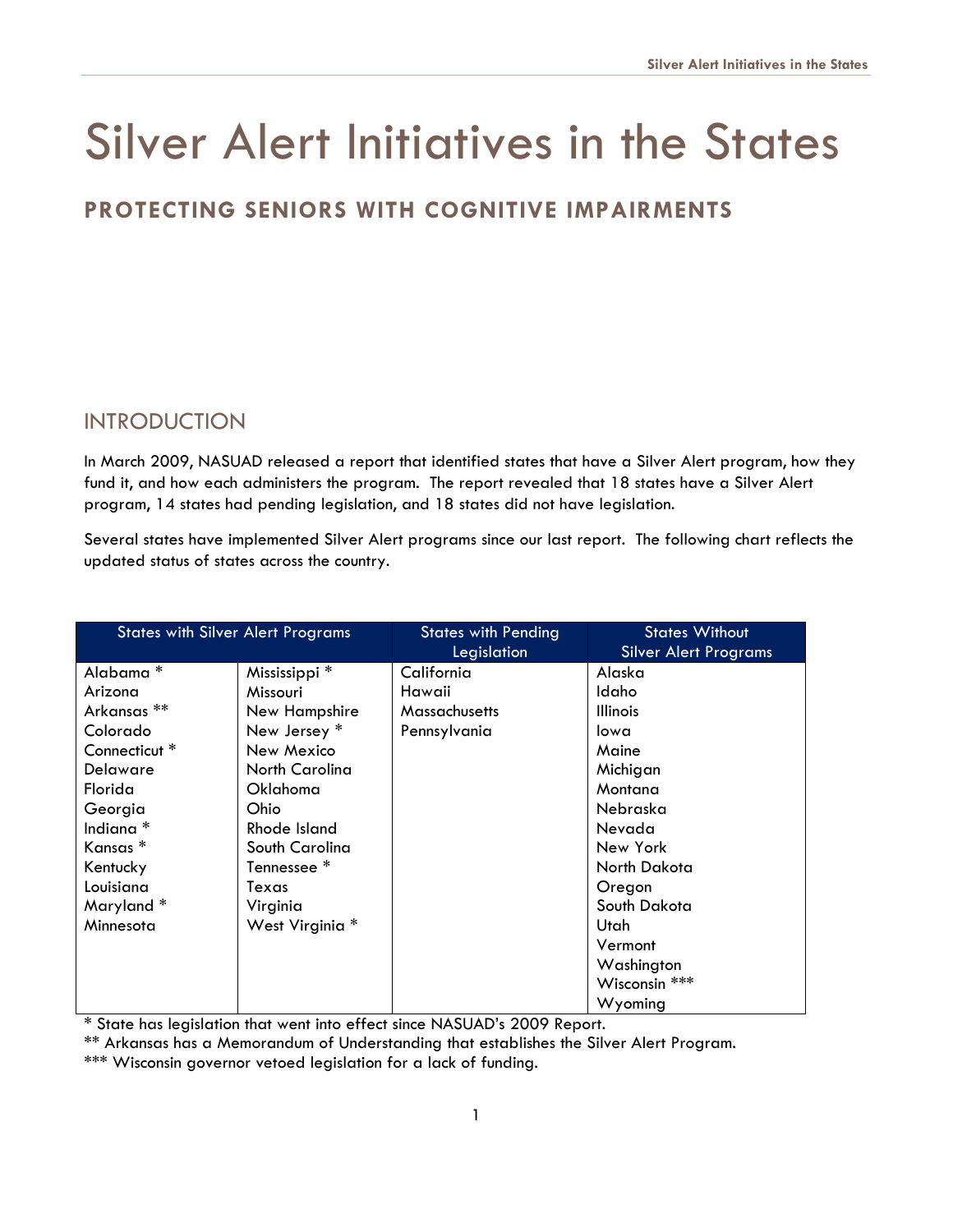### **States with Silver Alert Programs**

Currently, there are 28 states that have implemented or will implement Silver Alert programs, an increase of 10 states since the NASUAD's last report. The following section provides a brief summary of the legislation that establishes the programs, the agencies administering the programs, and the program requirements for initiating an alert. The links below will provide you with further information on each state's Silver Alert program.

#### **Alabama**

The Alabama Missing Senior Citizen Alert Act (HB 33) went into effect on June 1, 2009. The purpose of this law is to provide immediate response to missing or lost seniors age 60 or older who are at risk of bodily harm or death and to gain the voluntary assistance of the broadcast media to help locate missing seniors. The Department of Public Safety, who administers this program, works collaboratively with other local and state law enforcement agencies, the Alabama Association of Broadcasters and licensed broadcasters in the state.

To view the legislation, please visit the following Web site.

<http://www.dps.state.al.us/ABI/pdf/MissingSeniorAct.pdf>

#### **Arkansas**

House Bill 2087, "An Act to Establish the 'Silver Alert System' for Adults Who Are Living with Dementia or Other Cognitive Impairment," was filed, but it never became law. However, in March 2009, the Arkansas State Police entered into a Memorandum of Understanding with the Arkansas Sheriffs' Association and the Arkansas Association of Chiefs of Police to host an Internet website that provides Arkansas broadcasters and news organizations a means to receive Arkansas Silver Alerts that are shared with the public. Silver Alerts are disseminated for missing persons 18 years of age or older who are living with dementia or other cognitive impairment.

To view the legislation, please visit the following Web site.

<http://staging.arkleg.state.ar.us/ftproot/bills/2009/public/HB2087.pdf>

#### **Connecticut**

Substitute Senate Bill 451 went into effect July 1, 2009 establishing Connecticut's Silver Alert System. The Department of Public Safety's Missing Child Information Clearinghouse administers the program and notifies the public of missing persons 65 years of age or older and anyone 18 or over who has a mental impairment.

To view the legislation, please visit the following Web site.

[http://search.cga.state.ct.us/dtSearch\\_lpa.html](http://search.cga.state.ct.us/dtSearch_lpa.html) 

#### **Indiana**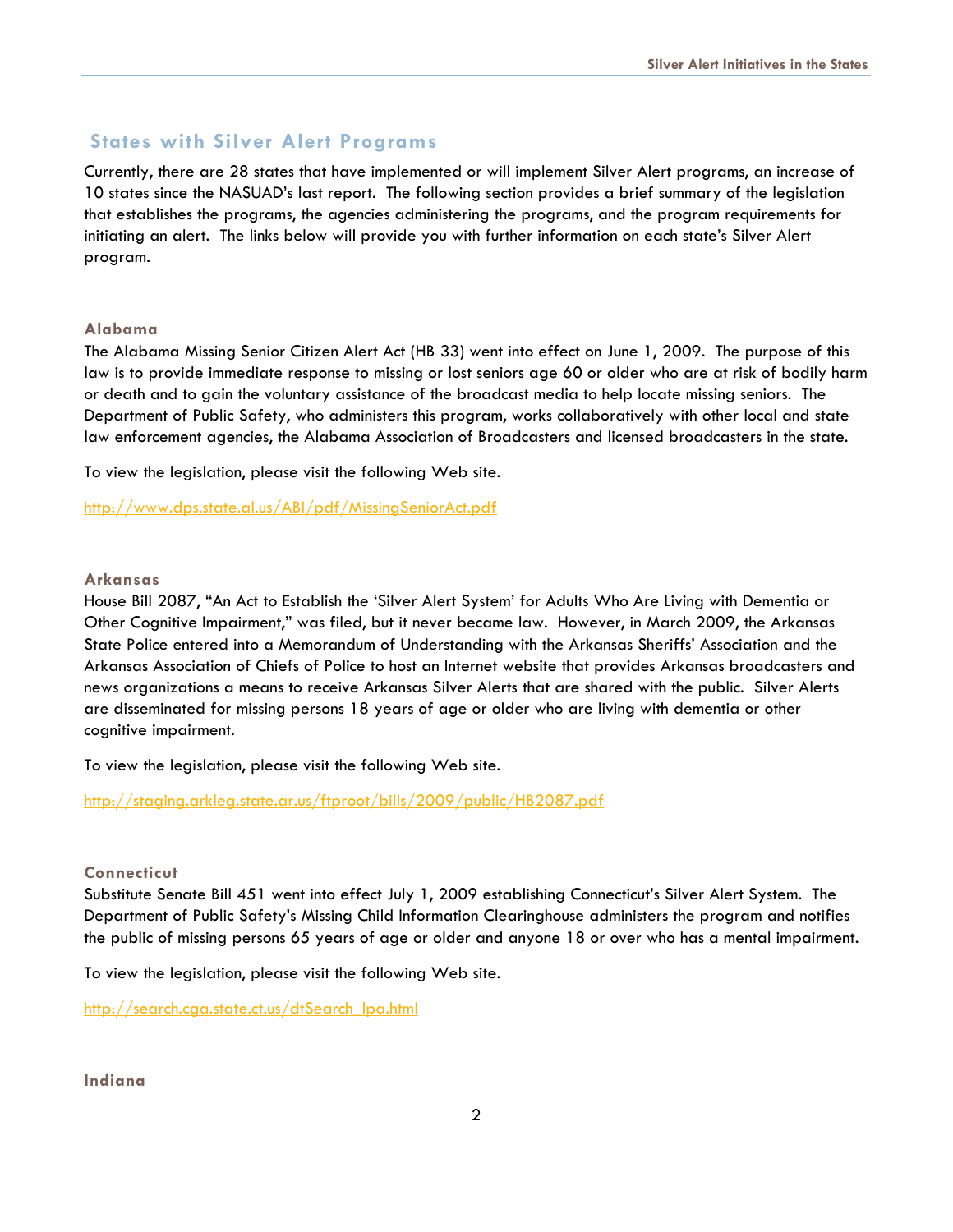Governor Mitch Daniels signed Senate Bill 307 to establish the Indiana Silver Alert, effective July 1, 2009. The Indiana Clearinghouse for Information on Missing Children and Missing Endangered Adults administers the program and works collaboratively with private organizations and law enforcement agencies in alerting the public of missing persons age 18 or older with mental illness, dementia, or other mental or physical incapacity.

To view the legislation, please visit the following Web site.

[http://capwiz.com/ahca/in/webreturn/?url=http%3A%2F%2Fwww.in.gov%2Fapps%2Flsa%2Fsession%2Fbil](http://capwiz.com/ahca/in/webreturn/?url=http%3A%2F%2Fwww.in.gov%2Fapps%2Flsa%2Fsession%2Fbillwatch%2Fbillinfo%3Fyear%3D2009%26session%3D1%26request%3DgetBill%26doctype%3DSB%26docno%3D0307) [lwatch%2Fbillinfo%3Fyear%3D2009%26session%3D1%26request%3DgetBill%26doctype%3DSB%26docn](http://capwiz.com/ahca/in/webreturn/?url=http%3A%2F%2Fwww.in.gov%2Fapps%2Flsa%2Fsession%2Fbillwatch%2Fbillinfo%3Fyear%3D2009%26session%3D1%26request%3DgetBill%26doctype%3DSB%26docno%3D0307) [o%3D0307](http://capwiz.com/ahca/in/webreturn/?url=http%3A%2F%2Fwww.in.gov%2Fapps%2Flsa%2Fsession%2Fbillwatch%2Fbillinfo%3Fyear%3D2009%26session%3D1%26request%3DgetBill%26doctype%3DSB%26docno%3D0307)

#### **Kansas**

The Kansas Silver Alert Plan was implemented on July 30, 2009 following a resolution that called for the establishment of this senior alert system, but did not require it by law (SHL Resolution 2506). It is administered by the Kansas Bureau of Investigation, which collaborates with local law enforcement agencies and the media to alert the public of missing persons living with dementia or persons over age 65 with a medical or mental condition or one who is at risk of harming himself.

The following Web site provides the protocol and policies for the Silver Alert Plan.

<http://www.ksag.org/page/attorney-general-establishes-silver-alert-protocol>

#### **Maryland**

In October 2009, Maryland established its Silver Alert Program (HB 192) that is designed to alert the public about missing persons with cognitive impairments such as Alzheimer's or dementia. The Department of State Police administers the statewide program and works collaboratively with the State Highway Administration on this initiative.

You can view the bill by going to the following Web site.

[http://mlis.state.md.us/2009rs/fnotes/bil\\_0002/hb0192.pdf](http://mlis.state.md.us/2009rs/fnotes/bil_0002/hb0192.pdf) 

#### **Mississippi**

The Mississippi Silver Alert System Act of 2010 (HB 664) went into effect July 1, 2010. The Bureau of Investigation of the Department of Public Safety will be responsible for implementing the statewide alert system. The purpose of the Silver Alert System is to provide a tiered, rapid response system to notify the public about missing endangered adults age 18 or older with dementia or other cognitive impairments. The Bureau of Investigation will work with local law enforcement agencies and the Mississippi Highway Patrol Headquarters Communication Center to alert the public about missing persons.

You can view the bill by going to the following Web site.

<http://billstatus.ls.state.ms.us/documents/2010/pdf/HB/0600-0699/HB0664PS.pdf>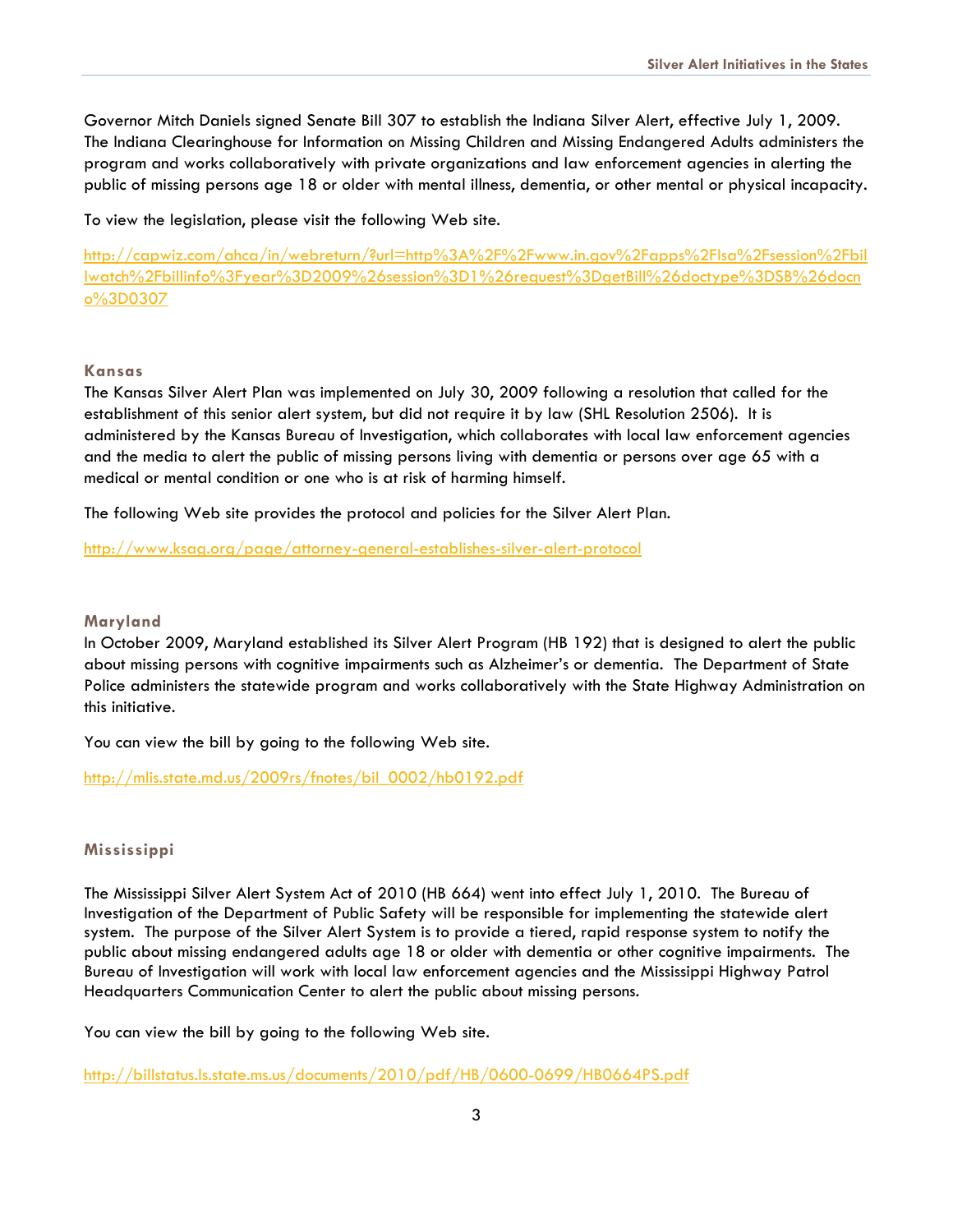#### **New Jersey**

The Silver Alert System Act went into effect on December 22, 2009. The State Police administers the program and disseminates missing person information on people age 65 or older to broadcast media, the Department of Transportation, the New Jersey Highway Authority, the New Jersey Turnpike Authority, and the South Jersey Transportation Authority.

You can view the bill by going to the following Web sites.

http://www.njleg.state.nj.us/2008/Bills/A3000/2844\_I1.HTM

[http://www.njleg.state.nj.us/2008/Bills/S2000/1844\\_I1.HTM](http://www.njleg.state.nj.us/2008/Bills/S2000/1844_I1.HTM)

#### **Tennessee**

The Tennessee Senior Alert Act went into effect on August 4, 2009. The Tennessee Bureau of Investigation administers the Silver Alert system that provides a statewide system for the rapid dissemination of information on missing persons age 18 or older who have dementia or other cognitive impairment.

You can view the bill by going to the following Web site.

<http://www.capitol.tn.gov/Bills/106/Bill/HB0346.pdf>

#### **West Virginia**

HB 2504 was signed into law by Governor Joe Manchin and went into effect on July 10, 2009 establishing the West Virginia's Silver Alert Plan. The State Police administers the program by providing alerts for cognitively impaired missing persons to broadcast media, the Department of Transportation, the Division of Highways, the West Virginia Turnpike Commission, and affected authorities. HB 2504 does not specify an age requirement of a cognitively impaired missing person.

You can view the bill by going to the following Web site.

[http://www.legis.state.wv.us/Bill\\_Text\\_HTML/2009\\_SESSIONS/RS/BILLS/hb2504%20enr%20sub.htm](http://www.legis.state.wv.us/Bill_Text_HTML/2009_SESSIONS/RS/BILLS/hb2504%20enr%20sub.htm)

# **Pending Legislation**

#### **California**

On December 22, 2008, Senators Alquist, Correa, and Oropeza introduced SB 38, a bill that would establish a missing senior person alert system. The bill specifies that a missing person would have to be 65 years of age or older and must have an impaired mental condition. As of August 27, 2009, there has been a second reading of the bill and it is currently being held in committee.

You can view the bill and its history by going to the following Web site.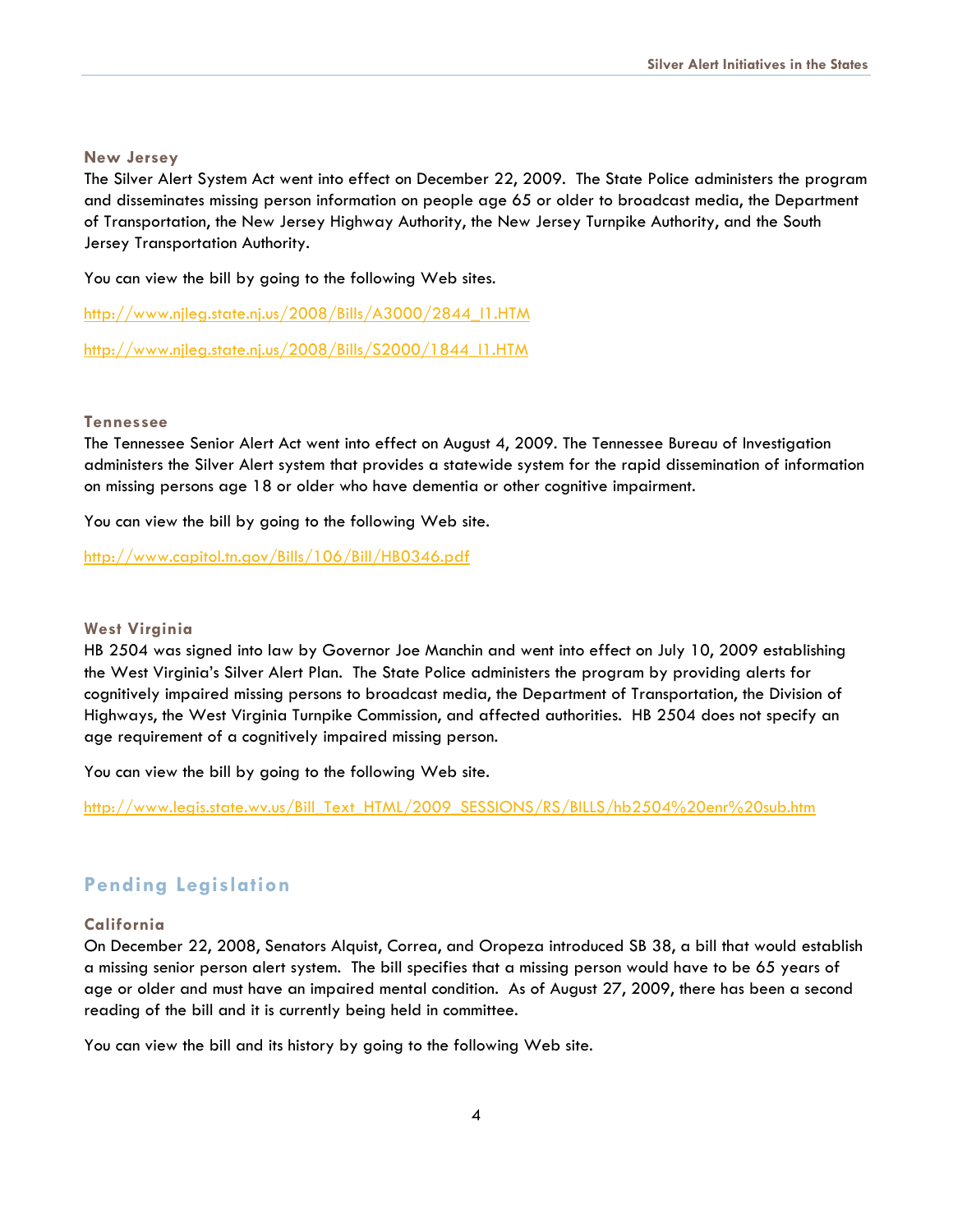[http://www.legislature.ca.gov/cgi-bin/port](http://www.legislature.ca.gov/cgi-bin/port-postquery?bill_number=sb_38&sess=CUR&house=B&author=alquist)[postquery?bill\\_number=sb\\_38&sess=CUR&house=B&author=alquist](http://www.legislature.ca.gov/cgi-bin/port-postquery?bill_number=sb_38&sess=CUR&house=B&author=alquist)

#### **Hawaii**

Since January 2009, Hawaii legislators have introduced six bills that would establish a Silver Alert system in their state. However, it appears that SB2226 SD2 HD1 is the only bill that has received considerable action. It was introduced January 21, 2010 and, as of March 12, 2010, it passed the second reading as amended in HD 1 and was referred to the Committee on Judiciary without opposition. The bill specifies that the public alert would be made for missing senior citizens and defines a senior citizens as one who is 65 years of age or older.

You can view the bill and its history by going to the following Web site.

[http://www.capitol.hawaii.gov/session2010/bills/SB2226\\_HD1\\_.pdf](http://www.capitol.hawaii.gov/session2010/bills/SB2226_HD1_.pdf)

[http://www.capitol.hawaii.gov/session2010/lists/measure\\_indiv.aspx?billtype=SB&billnumber=2226](http://www.capitol.hawaii.gov/session2010/lists/measure_indiv.aspx?billtype=SB&billnumber=2226) 

#### **Massachusetts**

H4344 (new draft of S322, H44, and H603) would establish a Silver Alert community response system to protect seniors. This Silver Alert system would be used to alert the public of missing adults with serious memory impairment such as Alzheimer's disease or other dementia. The last action recorded for this bill was on November 17, 2009 when the Joint Committee on Community Development and Small Business reported favorably on it and referred it to the House Committee on Ways and Means.

You can view the bill and its history by going to the following Web site.

<http://www.mass.gov/legis/bills/house/186/ht04pdf/ht04344.pdf>

<http://www.mass.gov/legis/186history/h04344.htm>

#### **Pennsylvania**

On March 5, 2009, the General Assembly of Pennsylvania referred HB 726 to Committee on Aging and Older Adult Services. HB 726, which is also referred to as the Silver Alert for Missing Senior Citizens Act, would establish a statewide alert system for notifying the public of missing persons age 65 or older who have an impaired mental condition and whose disappearance poses a credible threat to the senior citizens' health and safety. The Secretary of the Department of Aging is responsible for appointing a director to serve as the statewide coordinator of the alert system.

You can view the bill and its history by going to the following Web site.

<http://www.legis.state.pa.us/cfdocs/billinfo/billinfo.cfm?syear=2009&sind=0&body=H&type=B&BN=0726>

NASUAD will continue to monitor pending legislations.